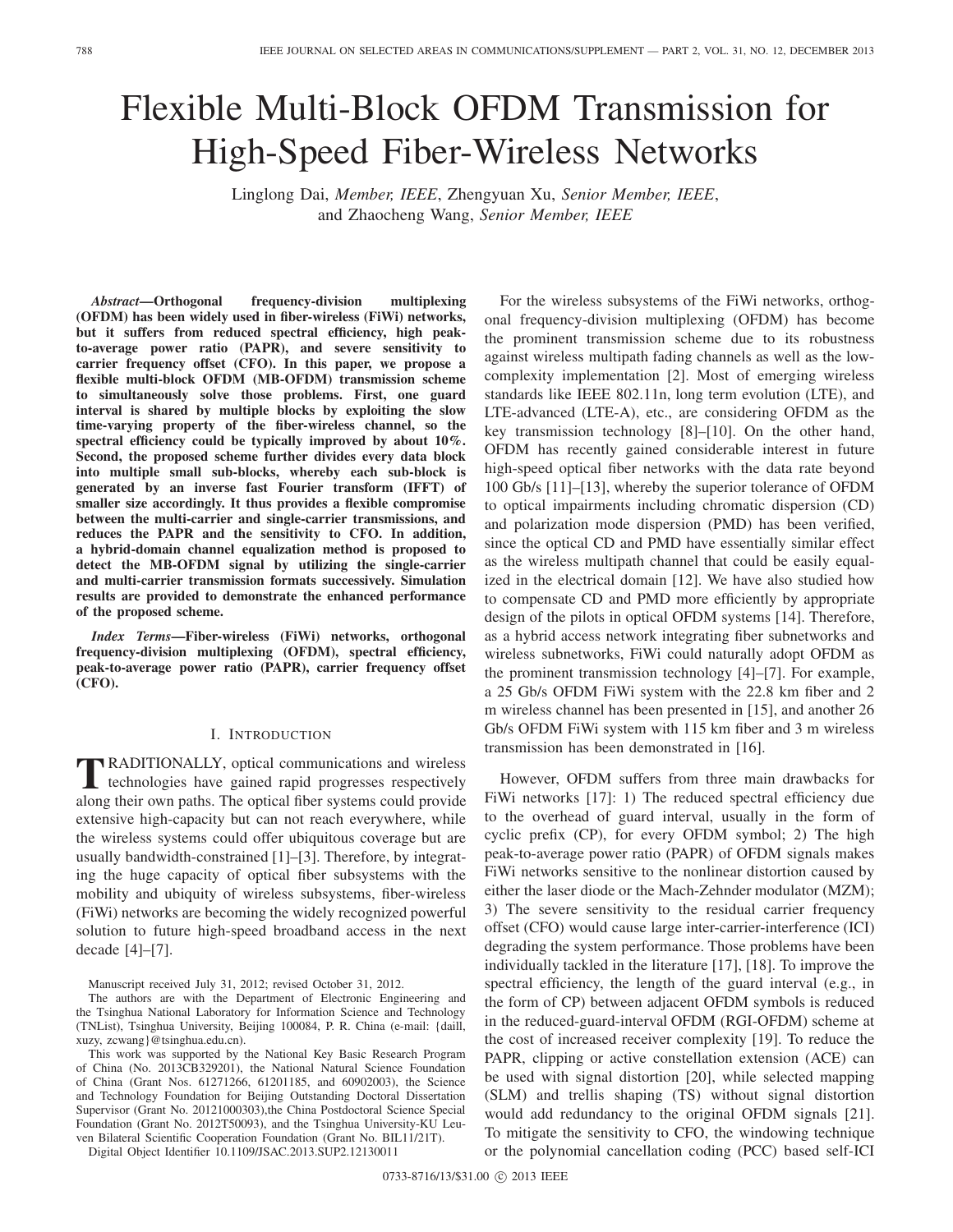cancellation scheme could be used at the cost of reducing the transmission efficiency [22].

To solve all of those problems above, in this paper we propose the flexible multi-block OFDM (MB-OFDM) transmission scheme for future high-speed FiWi networks to simultaneously improve the spectral efficiency, reduce the PAPR and mitigate the vulnerability to CFO. Specifically, we make the following three contributions in this paper:

1) Unlike the conventional OFDM transmission scheme whereby each inverse fast Fourier transform (IFFT) data block has its own guard interval within every OFDM symbol, the proposed MB-OFDM scheme adopts only one guard interval in the form of zero padding (ZP) for multiple blocks by exploiting the slow time-varying property of the fiber-wireless channel [15], [23]. In this way, the spectral efficiency could be typically improved by about 10%.

2) Every data block within the MB-OFDM transmission frame is further divided into multiple sub-blocks, whereby each sub-block is generated by an IFFT of smaller size accordingly. This mechanism makes MB-OFDM a flexible compromise between the multi-carrier and single-carrier transmissions, so the PAPR of the MB-OFDM signal could be reduced, and the sensitivity to CFO could also be alleviated.

3) The hybrid-domain channel equalization is proposed to demodulate the MB-OFDM signal, whereby the received signal in the form of multi-carrier is firstly regarded as a single-carrier signal which is recovered in the time domain, and then the FFT of reduced size is used to restore the transmitted multi-carrier signal in the frequency domain.

The remainder of this paper is organized as follows. The proposed MB-OFDM frame structure is described in Section II. The corresponding receiver design is presented in Section III. Section IV analyzes the performances of the proposed scheme. Simulation results are provided in Section V. Finally, conclusions are drawn in Section VI.

*Notation*: We use the upper and lower boldface letters to denote matrices and column vectors, respectively;  $\mathbf{0}_{M \times N}$ denotes the  $M \times N$  zero matrix;  $\mathbf{F}_N$  denotes the normalized  $N \times N$  fast Fourier transform (FFT) matrix whose  $(n+1, k+1)$ th entry is  $\exp(-j2\pi n k/N)/\sqrt{N}$ ;  $(\cdot)^*, (\cdot)^T$ ,<br> $(\cdot)^H$ ,  $(\cdot)^{-1}$  and  $(\cdot)$  denote the complex conjugate transpose  $(\cdot)^H$ ,  $(\cdot)^{-1}$ , and  $|\cdot|$  denote the complex conjugate, transpose, Hermitian transpose, matrix inverse, and absolute operations, respectively;  $\otimes$  and  $\odot$  denote the cyclic convolution and component-wise multiplication of vectors, respectively;  $\hat{x}$  represents an estimate of x; angle $\{x\}$  means the angle of the complex-valued x;  $Pr(x)$  and  $E(x)$  denote the probability density function and statistical expectation of the random variable x, respectively. Finally, a symbol with a tilde~over it indicates a frequency-domain signal.

# II. MB-OFDM FRAME STRUCTURE FOR FIWI NETWORKS

In this section, the system architecture of the FiWi networks is firstly outlined, and then the proposed MB-OFDM frame structure for FiWi networks is addressed in detail. Finally, the signal model over the fiber-wireless channels is presented.

## *A. FiWi System Architecture*

The overall system architecture of the FiWi networks [4]– [7] integrating the fiber subsystems and the wireless sub-



Fig. 1. System architecture of the FiWi networks integrating the optical fiber subsystems and the radio wireless subsystems.

systems is shown in Fig. 1. The wireless base stations and access points in wireless radio subsystems could provide ubiquitous and mobile access for end users, while the fiber subsystem could offer very high throughput by exploiting the central offices (CO) to interconnect all the wireless base stations and access points. In addition, most high-complexity processing originally implemented in the wireless base stations and access points can be shifted to the central offices, thus more dense wireless antennas could be deployed with low cost, and obviously increased data rate and enhanced coverage are expected for future high-speed FiWi networks.

# *B. Proposed MB-OFDM Frame Structure*

The frame structure comparison between the conventional OFDM and the proposed MB-OFDM schemes for FiWi networks is illustrated in Fig. 2.

As shown in Fig. 2 (a), the transmission frame for most existing OFDM-based FiWi networks [4]–[7] is composed of one preamble used for joint timing/frequency synchronization and channel estimation, and the following S payload OFDM symbols using the CP of length  $M$  as the guard interval of the IFFT data block of length  $N$ . Since the fiber-wireless channel is varying slowly [15], [23], the channel information obtained during the preamble could be used to demodulate the following  $S$  OFDM symbols. The number  $S$  could be large, e.g.,  $S = 7$  has been adopted in [15], and  $S = 267$ in [23]. For the mth OFDM symbol, the time-domain IFFT data block  $\mathbf{d}_m = [d_{m,0}, d_{m,1}, \cdots, d_{m,N-1}]^T$  is generated<br>by applying the N-point IEET to the frequency-domain data by applying the  $N$ -point IFFT to the frequency-domain data  $\widetilde{\mathbf{d}}_m = [\widetilde{d}_{m,0}, \widetilde{d}_{m,1}, \cdots, \widetilde{d}_{m,N-1}]^T$  as

$$
d_{m,n} = \frac{1}{\sqrt{N}} \sum_{k=0}^{N-1} \widetilde{d}_{m,k} e^{j\frac{2\pi}{N}nk}, \quad m = 0, 1, \cdots, S-1.
$$
 (1)

On the contrary, as shown in Fig. 2 (b), the proposed MB-OFDM transmission frame is composed of one preamble and the following two parts: 1) One super-block data  $\mathbf{d} = [\overline{\mathbf{d}}_0^T, \overline{\mathbf{d}}_1^T, \cdots, \overline{\mathbf{d}}_{S-1}^T]^T$  of length SN comprising S data<br>blocks  $[\overline{\mathbf{d}}_0^S, S^{-1}]$  without guard interval (e.g. CP in most  $\mathbf{d} = [\mathbf{d}_0, \mathbf{d}_1, \cdots, \mathbf{d}_{S-1}]$  of length  $SN$  comprising  $S$  data<br>blocks  $\{\mathbf{d}_m\}_{m=0}^{S-1}$  without guard interval (e.g., CP in most OFDM systems) among them. The *mth* data block  $\overline{d}_m = [d^T, d^T, \dots, d^T]$  is further divided into *C* sub- $[\mathbf{d}_{m,0}^T, \mathbf{d}_{m,1}^T, \cdots, \mathbf{d}_{m,G-1}^T]^T$  is further divided into G sub-<br>blocks  $[\mathbf{d}_{m,1}^T, \cdots, \mathbf{d}_{m,G-1}^T]^T$  is further divided into G subblocks  $\{d_{m,g}\}_{g=0}^{G-1}$ , and each sub-block of length  $N' = N/G$ <br>is generated by N'-point IEET: 2) One ZP z = 0.653 is generated by N'-point IFFT; 2) One ZP  $z = 0$ <sub>M×1</sub>,<br>which is used as the quard interval of the super-block data which is used as the guard interval of the super-block data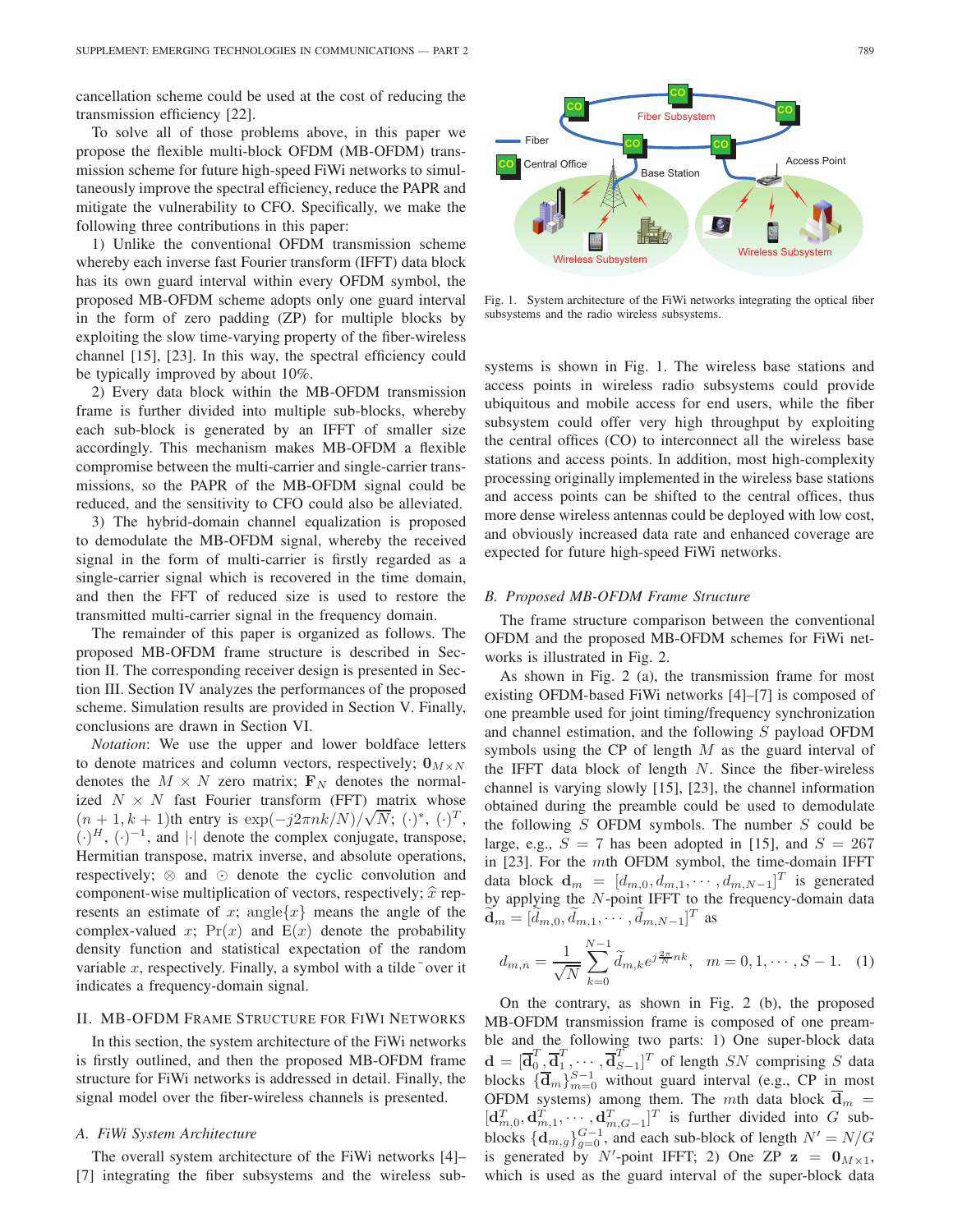

Fig. 2. Time-domain frame structure comparison: (a) The conventional OFDM scheme; (b) The proposed MB-OFDM scheme.



Fig. 3. Transmitter architecture comparison: (a) The conventional OFDM scheme; (b) The proposed MB-OFDM scheme.

**d**. Essentially, the super-block data **d** and the following ZP **z** form a "virtual" ZP-OFDM symbol, whereby the data part is composed of S blocks corresponding to the S IFFT data blocks of the conventional OFDM symbols (here, we use the term "virtual" to distinguish the proposed frame structure from the standard ZP-OFDM signal structure [24], whereby every IFFT data block has a ZP as the guard interval).

The preamble we have proposed before in [14] will be directly used in this paper, which could achieve accurate timing and frequency synchronization due to the specially designed time-domain structure, and it can also be used for channel estimation. Normally, the length of the preamble is the same as that of a normal OFDM symbol.

The first key difference between the proposed MB-OFDM scheme and the conventional one is the guard interval. Traditionally, each OFDM symbol has its own CP (or ZP in ZP-OFDM systems) as the guard interval, and there are totally S CPs as shown in Fig. 2 (a). Since the length of guard interval is usually large enough to combat the composite effects of wireless multipath as well as optical CD and PMD in FiWi networks [1], [4], the frequently inserted CPs obviously reduce the spectral efficiency. However, the proposed scheme utilizes

only one ZP as the guard interval for all of the S data blocks. The only one guard interval instead of S guard intervals could also be efficiently used for reliable data demodulation, thus the proposed MB-OFDM scheme could achieve higher spectral efficiency.

The second obvious difference between the proposed MB-OFDM solution and the conventional one lies in the way to generate the time-domain payload data. As illustrated in Fig. 2 and further explained in Fig. 3, the gth sub-block  $d_{m,q}$  $[d_{m,g,0}, d_{m,g,1}, \cdots, d_{m,g,N'-1}]^T$   $(g = 0, 1, \cdots, G-1)$  within<br>the *m*th data block  $\overline{d}$  is generated by applying the *N'*-point  $[a_{m,g,0}, a_{m,g,1}, \cdots, a_{m,g,N'-1}]$   $(g = 0, 1, \cdots, G-1)$  within<br>the *mth* data block  $\overline{d}_m$  is generated by applying the N'-point IFFT  $(N' = N/G)$  to the corresponding frequency-domain data  $\widetilde{\mathbf{d}}_{m,g} = [\widetilde{d}_{m,g,0}, \widetilde{d}_{m,g,1}, \cdots, \widetilde{d}_{m,g,N'-1}]^T$  as below:

$$
d_{m,g,n} = \frac{1}{\sqrt{N'}} \sum_{k=0}^{N'-1} \widetilde{d}_{m,g,k} e^{j\frac{2\pi}{N'}nk}, \quad n = 0, 1, \cdots, N'-1.
$$
\n(2)

Note that the  $GN/G$ -point IFFTs in Fig. 3(b) can be actually implemented by a single  $N/G$ -point IFFT for  $G$  times to generate G sub-blocks  $\{d_{m,g}\}_{g=0}^{G-1}$ .

Fig. 4 compares the frequency-domain signal structure of the proposed MB-OFDM with the conventional OFDM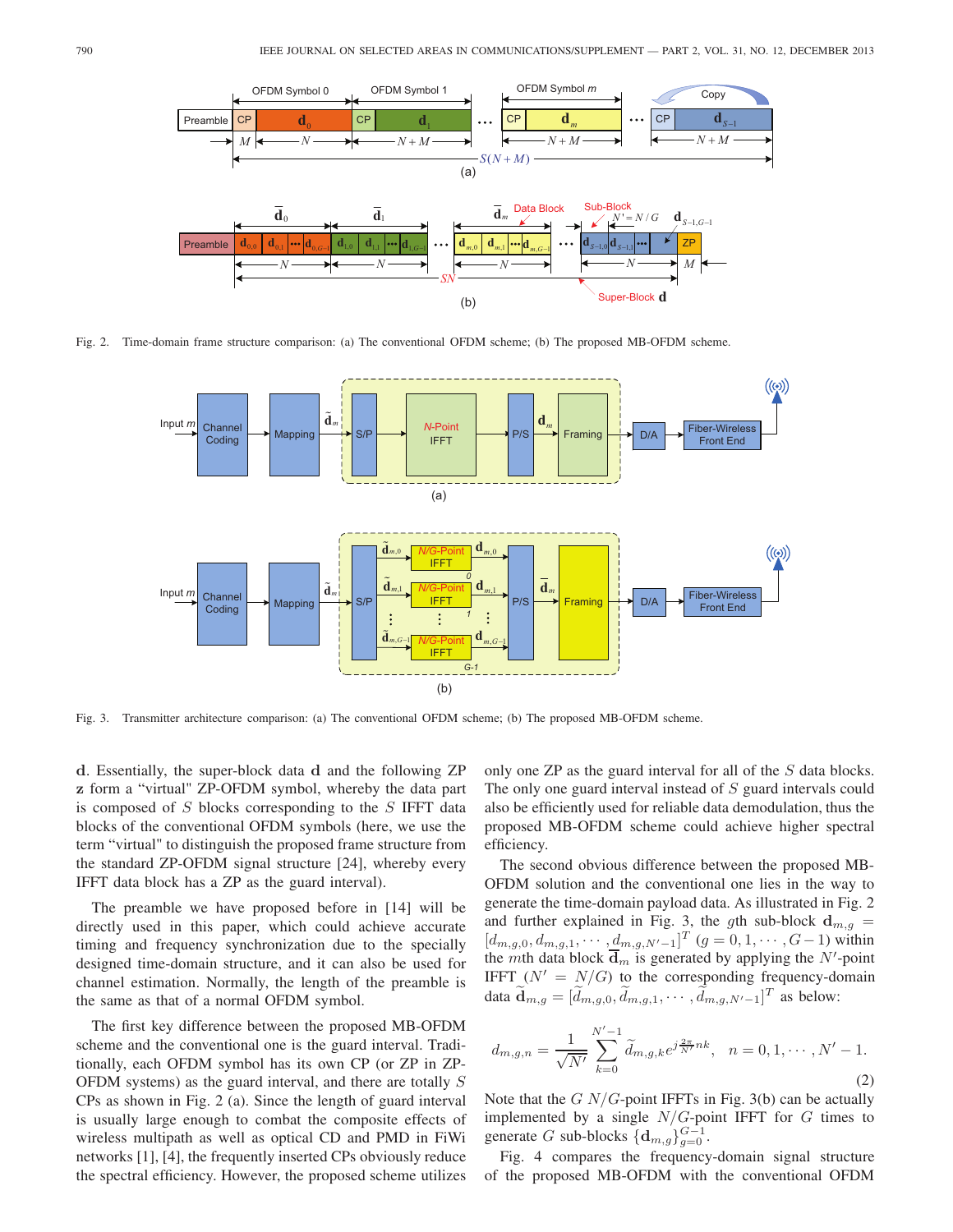

Fig. 4. Comparison of frequency-domain signal structure: (a) The conventional OFDM with the N-point IFFT; (b) The proposed MB-OFDM with the  $N'$ -point IFFT.

schemes with the same signal bandwidth  $B$ . For the conventional OFDM system where each time-domain IFFT data block is generated by N-point IFFT, the subcarrier-spacing  $\Delta f$  as shown in Fig. 4(a) should be

$$
\Delta f = \frac{1}{T} = \frac{1}{NT_s} = \frac{B}{N},\tag{3}
$$

where  $T$  is the duration of the corresponding time-domain IFFT data block,  $T_s$  is the baseband sampling period, and  $B = 1/T<sub>s</sub>$  is the signal bandwidth. However, without changing the signal bandwidth (and the baseband sampling period as well), the proposed MB-OFDM scheme generates each subblock by the N'-point IFFT ( $N' = N/G$ ), so the subcarrier-<br>spacing  $\Delta f'$  as shown in Fig. 4(b) becomes spacing  $\Delta f'$  as shown in Fig. 4(b) becomes

$$
\Delta f' = \frac{1}{T'} = \frac{1}{N'T_s} = \frac{B}{N'} = G\Delta f,\tag{4}
$$

where  $T' = N'T_s$  is the duration of the corresponding sub-<br>block in the time domain. It is clear that the subcarrier spacing block in the time domain. It is clear that the subcarrier spacing  $\Delta f'$  would be enlarged when the smaller IFFT size N' is used.

In conventional OFDM-based FiWi networks, the IFFT size is usually configured large to keep the overhead caused by the frequently inserted CPs within a certain degree, so the resulting subcarrier spacing is usually much smaller than the system coherent bandwidth [1], [4]. Therefore, it is possible to reduce the IFFT size to some extent without sacrificing the system performance. However,  $N'$  could not be too small. In the extreme case of  $N' = 1$ , the proposed MB-OFDM scheme becomes the single-carrier transmission, and the merits of multi-carrier transmission would vanish. Therefore, the proposed MB-OFDM scheme provides a flexible compromise between the conventional OFDM multi-carrier and singlecarrier transmissions by configuring the appropriate parameter  $N'$  according to the system requirements.

The design of using smaller IFFT size  $N'$  does not sacrifice the spectral efficiency since multiple data blocks in MB-OFDM share only one guard interval. On the contrary, a conventional OFDM system usually adopts the relatively large IFFT size  $N$  because it requires every IFFT block to have its own guard interval. The direct reason of using the reduced IFFT size to generate the time-domain sub-blocks in MB-OFDM is to reduce the PAPR and alleviate the sensitivity to

residual CFO of OFDM signals, which will be theoretically analyzed in Section IV and verified in Section V, respectively.

Note that different values of the parameters S, N, M, G could be supported by the proposed MB-OFDM scheme to further improve the system flexibility according to different system requirements.

# *C. Channel Model of Fiber-Wireless Systems*

After the fiber-wireless channel, the received data  $\mathbf{r}$  =  $[r_0, r_1, \cdots, r_{SN-1}]^T$  corresponding to the transmitted super-<br>block data d should be [17] block data **d** should be [17]

$$
r_n = \sum_{l=0}^{L-1} h_l d_{n-l} + w_n, \quad n = 0, 1, \cdots, SN - 1,
$$
 (5)

where  $d_{n-l}$  is the  $(n-l)$ th entry of the super-block data **d** as shown in Fig. 2,  $\mathbf{h} = [h_0, h_1, \cdots, h_{L-1}]^T$  is the time-domain channel impulse response (CIR) of the fiber-wireless link  $h_1$ channel impulse response (CIR) of the fiber-wireless link,  $h_l$ denotes the gain of the lth path including the wireless multipath effect as well as the optical impairment effects like CD, PMD, and polarization dependent loss (PDL) [17], L denotes the channel length,  $w_n$  presents the additive white Gussian noise (AWGN) caused by the optical amplified spontaneous emission (ASE) [17] and electronic noise. Note that the ZP length  $M$  should be larger than the channel length  $L$  to avoid the interferences between adjacent transmission frames.

# III. MB-OFDM RECEIVER DESIGN

Fig. 5 presents the receiver architecture of the proposed MB-OFDM transmission scheme. After fiber-wireless front end and analog-to-digital (A/D) conversion, the preamble [14] is used for joint timing and frequency synchronization, and it can also be used for channel estimation [25]. Then, we propose the hybrid-domain channel equalization to remove the fiber-wireless channel impairments. Finally, constellation demapping and channel decoding are used to recover the transmitted signal.

Motivated by the fact that the MB-OFDM scheme actually unifies the modeling of the multi-carrier and singlecarrier transmissions, we propose the hybrid-domain channel equalization of the MB-OFDM signal as illustrated by the dashed block of Fig. 5. Unlike the classical frequency-domain equalization (FDE) where one N-point FFT is applied to obtain the frequency-domain data for each OFDM symbol, the proposed hybrid-domain channel equalization is composed of the time-domain signal detection with a pair of SN-point FFT/IFFT and then the frequency-domain signal recovery with  $SG \frac{N}{G}$ -point FFTs.<br>First, the slow t

First, the slow time-varying property of channel in FiWi networks will be exploited to achieve the cyclicity reconstruction of the received "virtual" ZP-OFDM symbol of large size by extending the classical overlap and add (OLA) algorithm [24] used for a single standard ZP-OFDM symbol of small size. The OLA algorithm simply adds the "tail" caused by the multipath effect in the ZP, to the front part of the received super-block data **r** of length SN, so the obtained data  $\mathbf{r}' = [r'_0, r'_1, \cdots, r'_{SN-1}]^T$  actually becomes the cyclic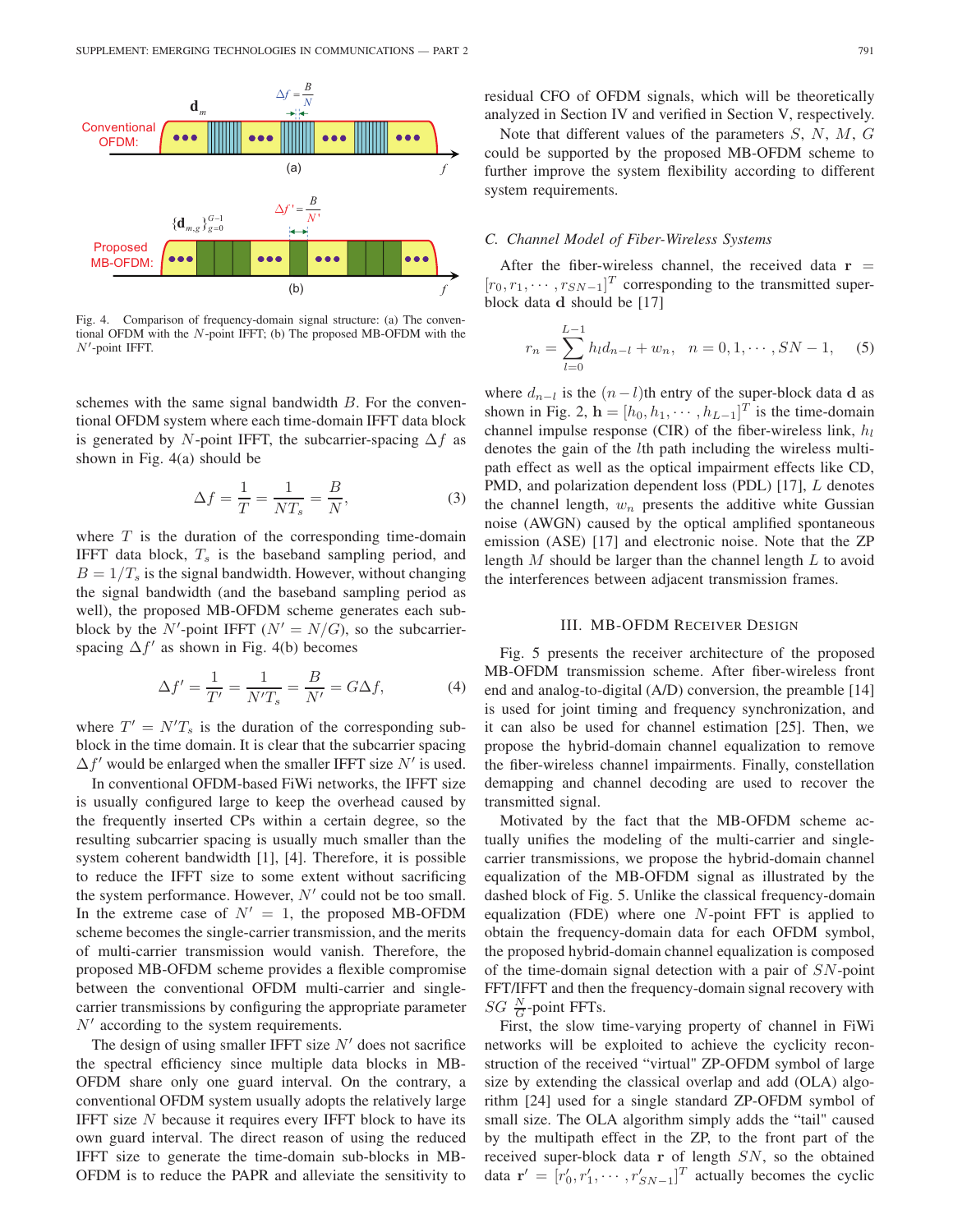

Fig. 5. Receiver architecture of the proposed MB-OFDM scheme with reduced IFFT size and guard interval.

convolution between the transmitted super-block data **d** and the CIR **h** as

$$
\mathbf{r}' = \mathbf{d} \otimes \mathbf{h} + \mathbf{w},\tag{6}
$$

where **w** denotes the AWGN vector. Therefore, ZP in the proposed MB-OFDM acts similarly to the CP in conventional OFDM, whereby the cyclicity reconstruction could be achieved by directly removing the CP.

Second, a pair of SN-point FFT/IFFT is used to recover the time-domain transmitted super-block data **d** after compensating for the fiber-wireless channel impairments in the frequency domain. The  $SN$ -point FFT is applied to the timedomain signal  $\mathbf{r}'$  in (6) to produce the frequency-domain signal  $\widetilde{\mathbf{r}}'$  as

$$
\widetilde{\mathbf{r}}' = \mathbf{F}_{SN}\mathbf{r}' = \mathbf{F}_{SN} \left( \mathbf{d} \otimes \mathbf{h} + \mathbf{w} \right) = \widetilde{\mathbf{d}} \odot \widetilde{\mathbf{h}} + \widetilde{\mathbf{w}}, \quad (7)
$$

where  $\mathbf{d} = \mathbf{F}_{SN} \mathbf{d}$  is the FFT output of **d** (note that **d** distinguishes the direct stacking of  ${\tilde{d}_m}_{m=0}^{S-1}$  since different IFFT sizes are used),  $h = \mathbf{F}_{SN}h$  denotes the channel frequency response (CFR) corresponding to the CIR **h**, and  $\widetilde{\mathbf{w}} = \mathbf{F}_{SN} \mathbf{w}$ denotes the frequency-domain AWGN. Then, the time-domain transmitted super-block data **d** could be recovered as

$$
\widehat{\mathbf{d}} = \mathbf{F}_{SN}^H \widehat{\widetilde{\mathbf{d}}} = \mathbf{F}_{SN}^H \widetilde{\mathbf{r}}' / \widehat{\widetilde{\mathbf{h}}},
$$
(8)

where  $\tilde{h}$  is obtained by the preamble-based channel estimation [25]. From (8) we can find that the inter-symbol interference caused by the multipath channel effect over the entire super-block **d** has been compensated for.

Third, as illustrated in Fig. 5, the recovered time-domain super-block data  $\hat{d}$  is divided into *SG* length- $\frac{N}{G}$  sub-blocks according to the frame structure at the transmitter, and then  $SG \frac{N}{G}$ -point FFTs are used to restore the transmitted signal<br>in the frequency domain in the frequency domain.

Note that the second step of the proposed hybrid-domain channel equalization is similar to the equalization scheme for single-carrier transmission [17], whereby the multi-carrier "virtual" ZP-OFDM symbol is recovered in the time domain by using the N-point FFT/IFFT first. Then, we use the FFT of smaller size  $N'$  to finally recover the multi-carrier signal in the frequency domain in the third step.

### IV. PERFORMANCE ANALYSIS

This section provides the performance analysis of the proposed MB-OFDM transmission scheme in terms of spectral

TABLE I COMPARISON OF SPECTRAL EFFICIENCY

| Number of Data<br>Blocks $S$ | Conventional<br><b>OFDM</b> | Proposed<br>MB-OFDM |
|------------------------------|-----------------------------|---------------------|
| $S = 10$                     | 80.81%                      | 89.89%              |
| $S = 20$                     | 84.66%                      | 94.12%              |
| $S = 40$                     | 86.72%                      | 96.97%              |

efficiency, PAPR reduction, sensitivity to CFO, and the computational complexity. The potential extensions of the proposed scheme are also discussed.

# *A. Spectral Efficiency*

Due to the overhead caused by the preamble, especially the guard intervals, the spectral efficiency of the OFDMbased FiWi networks normalized by the ideal case without any overhead [14] can be expressed in the percentage form as

$$
\eta_0 = \frac{SN}{SN + KM + N_p} \times 100\%,\tag{9}
$$

where  $K$  is the number of guard intervals used in the transmission frame, so  $K = S$  for the conventional OFDM scheme while  $K = 1$  for the proposed MB-OFDM scheme,  $N_p$  denotes the preamble length, and usually  $N_p = M + N$ is adopted.

Table I compares the spectral efficiency between the conventional and proposed OFDM schemes for FiWi networks, whereby the typical values  $N = 256, M = 32$  are used for both schemes. It is clear that about 10% higher spectral efficiency could be achieved by the proposed scheme due to the removal of  $(S - 1)$  guard intervals.

### *B. PAPR Reduction*

It is highly desired to reduce the PAPR of OFDM signals in FiWi networks, since PAPR is the main source of nonlinear effect in those systems. The PAPR of the OFDM signal generated by a  $N$ -point IFFT (see  $(1)$  for example) is defined as

PAPR(dB) = 
$$
10\log_{10} \frac{\max\left\{|d_{m,n}|^2\right\}}{E\left\{|d_{m,n}|^2\right\}}
$$
. (10)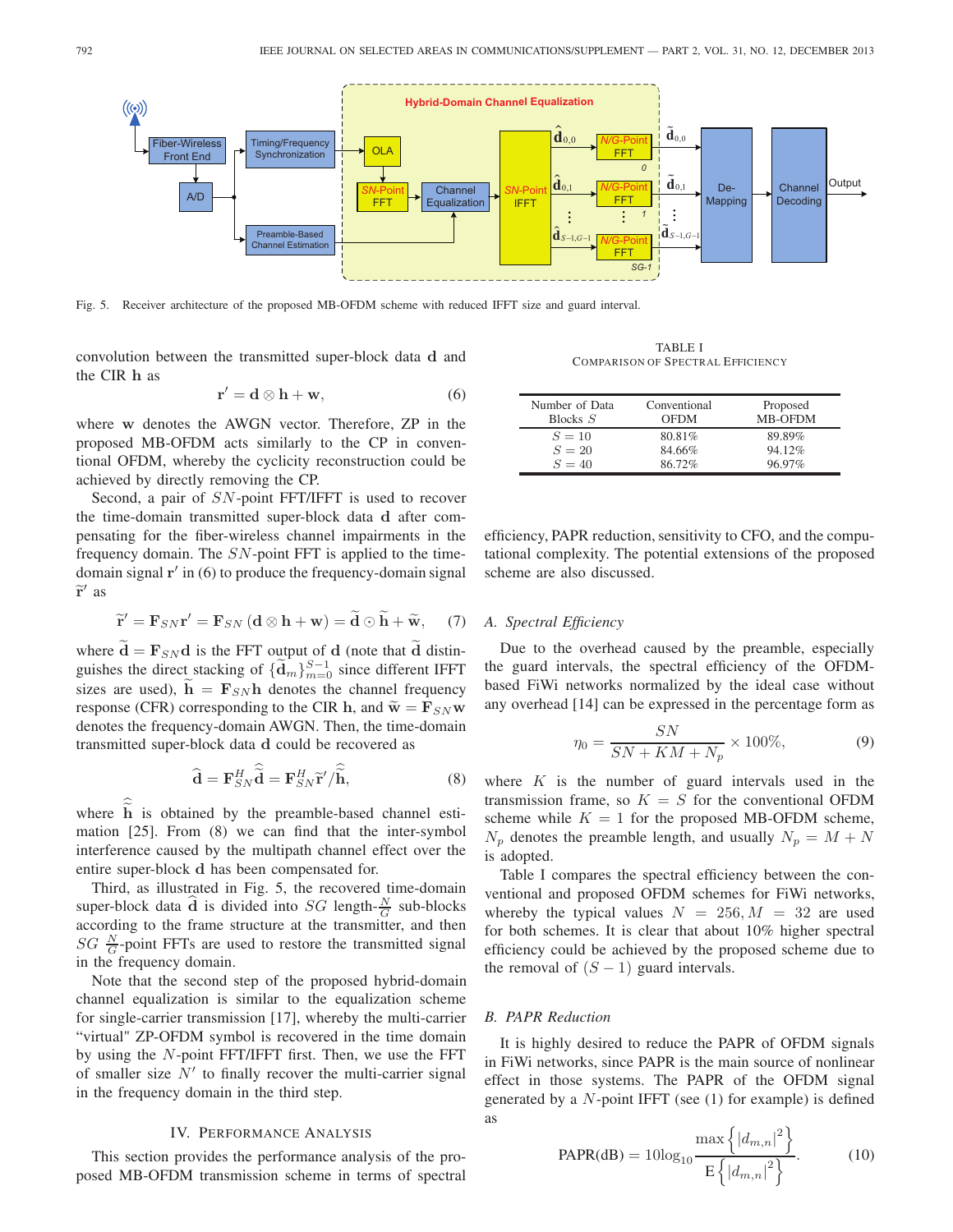Since the input frequency-domain data  $\{\tilde{d}_{m,k}\}_{k=0}^{N-1}$  are ran-<br>dom the maximal PAPR could be as large as PAPR – dom, the maximal PAPR could be as large as  $PAPR_{\text{max}} =$  $10\log_{10} N$  in the worst case that all the data  $\{\tilde{d}_{m,k}\}_{k=0}^{N-1}$ <br>are added in phase during the IEET process to generate the are added in phase during the IFFT process to generate the corresponding time-domain signal  $\{d_{m,n}\}_{n=0}^{N-1}$ . Such extreme case seldom appears in practice, so the widely used metric for evaluating PAPR is the complementary cumulative distribution function (CCDF)  $F_c(\alpha)$ , which is defined as the probability that the PAPR is larger than a given threshold  $\alpha$ . It has been proved that [26]

$$
F_c(\alpha) = \Pr(\text{PAPR} > \alpha) = 1 - \Pr(\text{PAPR} \le \alpha)
$$
  
= 1 - (1 - e<sup>- $\alpha$</sup> )<sup>*N*</sup>, (11)

which indicates that the CCDF is only dependent on the IFFT size N for a given threshold  $\alpha$ . Thus, the smaller IFFT size  $N' = N/G$  in the proposed MB-OFDM scheme would result in lower CCDF of the PAPR. It is worth noting that the improvement of PAPR by reducing the IFFT size has no penalty of signal distortion or bandwidth extension as the existing PAPR reduction techniques [20], [21].

The PAPR reduction due to smaller IFFT size  $N'$  could also be intuitively explained by the fact that the proposed MB-OFDM is essentially a compromise between the multi-carrier and signal-carrier transmission schemes, whereby multi-carrier signal has high PAPR while single-carrier signal enjoys low PARR.

# *C. Sensitivity to CFO*

It is well known that another main drawback of OFDM is its high sensitivity to CFO [17]. In OFDM-based FiWi systems, the mismatch between either the radio frequency oscillators or optical lasers [11], [18] would cause CFO, and the resulting ICI would deteriorate the overall system performance considerably. Although CFO could be compensated for by using the preamble-based CFO estimate [14], the residual uncompensated CFO is always present in high-speed FiWi networks due to the time-varying nature of CFO [17]. So it is still highly desirable to mitigate the vulnerability of OFDM signals to the residual CFO.

By considering the effect of the residual CFO  $\omega$ , the *n*th received time-domain sample  $r_n$  should be [17]

$$
r_n = e^{j\frac{2\pi}{N}n\omega T} \sum_{l=0}^{L-1} h_l d_{n-l} + w_n,
$$
 (12)

where  $2\pi n\omega T/N$  denotes the time-varying effect of the phase rotation caused by the residual CFO  $\omega$ . Then, the ICI effect on the frequency-domain received signal can be mathematically described by [17]

$$
\widetilde{r}_k = \Psi_0 \widetilde{h}_k \widetilde{d}_k + \underbrace{\sum_{l=0, l \neq k}^{L-1} \Psi_{k-l} \widetilde{h}_k \widetilde{d}_k}_{\text{ICI}} + \widetilde{w}_k. \tag{13}
$$

The amplitude of the ICI coefficient caused by the residual



Fig. 6. The amplitude of the ICI coefficients caused by the residual normalized CFO  $\omega T = 0.1$  when different IFFT sizes are used.

CFO  $\omega$  becomes

$$
|\Psi_{k-l}| = \left| \frac{1}{N} \sum_{n=0}^{N-1} e^{j\frac{2\pi}{N}n(\omega T - (k-l))} \right|
$$
  
= 
$$
\frac{\sin(\pi(\omega T - (k-l)))}{N \sin(\frac{\pi}{N}(\omega T - (k-l)))}.
$$
 (14)

Fig. 6 depicts the amplitude of the ICI coefficients caused by the residual CFO  $\omega T = 0.1$  normalized to the subcarrier spacing  $1/T$  when different IFFT sizes are used. It is clear that the obviously decreased ICI effect could be achieved by the reduced IFFT size  $N' = N/G$  in the proposed MB-OFDM scheme.

The alleviation of vulnerability to residual CFO due to the reduced IFFT size  $N'$  can be also intuitively interpreted by the fact that the proposed MB-OFDM scheme provides a flexible compromise between the multi-carrier and singlecarrier transmissions, whereby multi-carrier transmission is very sensitive to CFO while single-carrier transmission is much less sensitive to CFO [17].

# *D. Computational Complexity*

At the transmitter side, Fig. 2 indicates that the proposed scheme utilizes  $SG \frac{N}{G}$ -point IFFTs instead of S N-point<br>IFFTs to generate the time-domain data Considering the IFFTs to generate the time-domain data. Considering the complexity of a N-point IFFT in terms of the number of multiplications is  $\frac{N}{2} \log_2 N$ , the proposed MB-OFDM scheme<br>has the complexity of  $SC \times 1$  or  $(N) = SN \log_2(N)$  instead has the complexity of  $SG\frac{N}{2G}\log_2(\frac{N}{G}) = \frac{SN}{2}\log_2(\frac{N}{G})$ , instead<br>of  $\frac{SN}{2N}\log_2 N$  for the conventional OFDM scheme. Clearly a has the complexity of  $5G \frac{2G}{2G} \log_2(\frac{G}{G}) = \frac{2G}{2} \log_2(\frac{G}{G})$ , instead<br>of  $\frac{SN}{2} \log_2 N$  for the conventional OFDM scheme. Clearly, a computation reduction of  $\frac{SN}{2} \log_2 G$  could be achieved.

At the receiver side, the hybrid-domain channel equalization requires a simple addition for OLA-based cyclicity reconstruction, a pair of SN-point FFT/IFFT for single-carrier signal demodulation, and  $SG \frac{N}{G}$ -point FFTs for multi-carrier<br>signal recovery. By contrast, the conventional OEDM scheme signal recovery. By contrast, the conventional OFDM scheme only needs S N-point FFTs to produce the frequency-domain signals for the  $S$  length- $N$  IFFT data blocks (note that the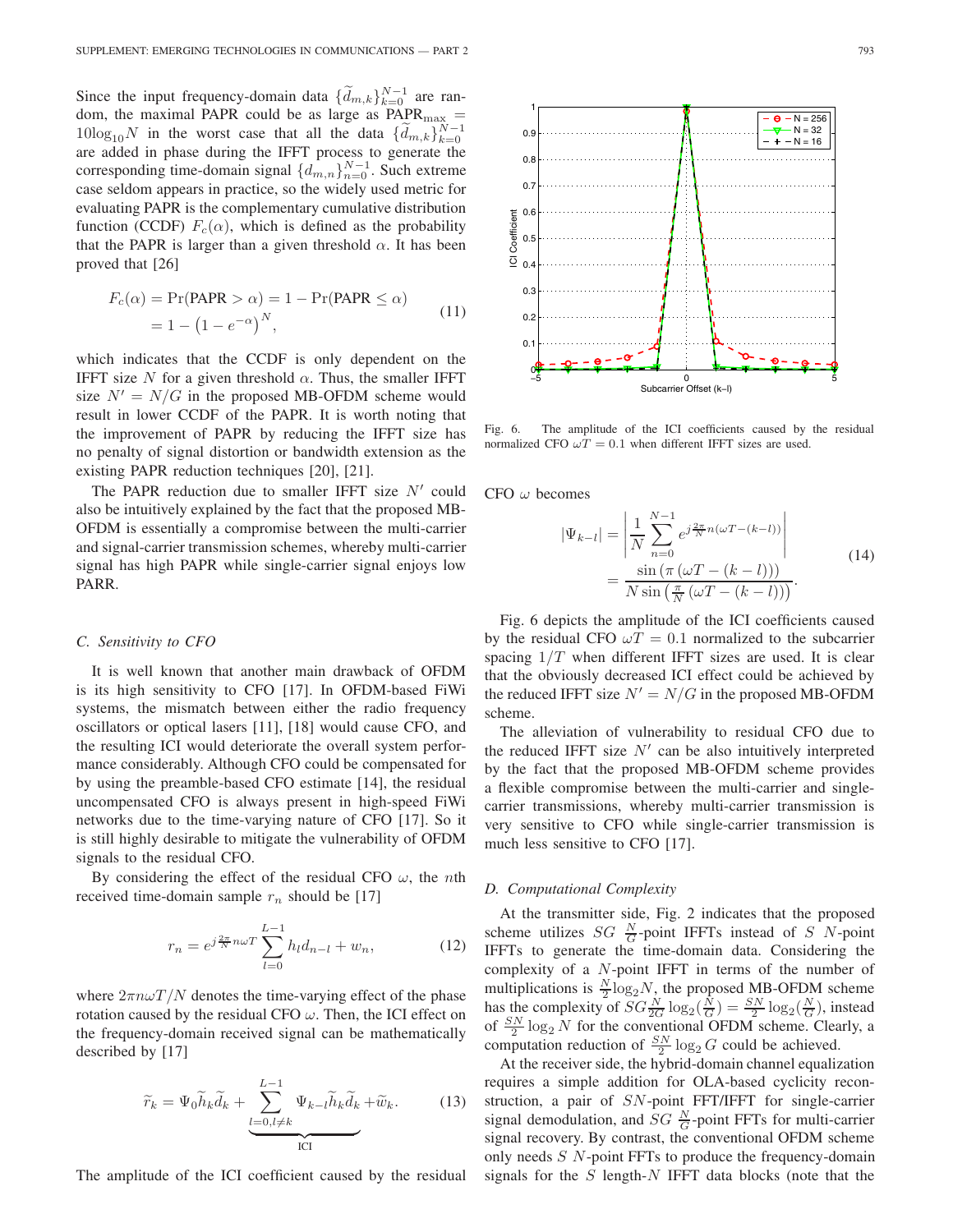preamble-based channel estimate could be used to demodulate all S OFDM symbols). Therefore, the receiver of the proposed MB-OFDM needs  $SN \log_2 \frac{SN}{\sqrt{G}}$  more times of multiplications than the conventional OFDM. However, since FFT/IFFT could than the conventional OFDM. However, since FFT/IFFT could be efficiently realized by powerful modern digital processors, the increased complexity is affordable, especially for the proposed scheme having higher spectral efficiency, reduced PAPR, and alleviated sensitivity to the residual CFO.

# *E. Potential Extensions of the Proposed MB-OFDM Scheme*

The proposed MB-OFDM scheme, or at least some key components of this scheme, can be directly used or easily extended to other OFDM-based wireless and optical communication systems.

First, the MB-OFDM scheme is also valid when CP instead of ZP is used as the guard interval in fiber/wireless/FiWi networks with the simple modification: replace ZP with CP and put the CP in front of the super-block data. As a result, the cyclicity reconstruction via OLA is not necessary any more, but other procedures at the transmitter and receiver remain unchanged. Thus, higher spectral efficiency, reduced PAPR and mitigated vulnerability to CFO could still be achieved.

Second, single-carrier transmission could also be used for FiWi networks [17], and the proposed MB-OFDM scheme becomes a single-carrier solution when  $G = N$  (i.e.,  $N' = 1$ ). Thus, the idea of using only one guard interval for multiple data blocks can be also used by single-carrier systems to achieve higher spectral efficiency.

Third, for some applications, especially for wireless communication systems, the channel may change very fast, then it is preferred to reduce the number of data blocks within a super-block to combat the fast channel variation. In the extreme case,  $S = 1$  could be configured without improving the spectral efficiency. However, the smaller IFFT size used in the proposed MB-OFDM scheme could still be used to reduce the PAPR and mitigate the sensitivity to the residual CFO.

#### V. SIMULATION RESULTS AND DISCUSSION

This section provides simulation results to evaluate the performance of the proposed MB-OFDM transmission scheme for future high-speed FiWi networks. In the simulation, we choose the LDPC code [27] due to its low complexity and very low error floor resulted from the absence of 4-cycles in its graph. A 2.5 Gbps random data stream is coded by LDPC, and then 16QAM modulation is adopted for constellation mapping. The constellation signal is used to generate the MB-OFDM transmission frame with the parameters  $N =$  $256, M = N/8 = 32, S = 10, G = 8$ . The obtained OFDM signal is up-converted to 5.65 GHz [15], which is then used to modulate the continuous-wave external cavity laser (ELC) with the linewidth of 100 kHz at MZM. After that, the erbium-doped fiber amplifier (EDFA) is used to boost the optical OFDM signal, and the optical filter with 0.8 nm bandwidth is used to filter out the outband noise. After the transmission through a 20 km single-mode fiber (SMF) with the attenuation of 0.2 dB/km, the optical CD of 40 ps/nm/km and the PMD with the mean differential group delay (denoted by  $\langle DGD \rangle$ ) of 50 ps, a 10 GHz bandwidth photodiode (PD) is



Fig. 7. CCDF of the PAPR when different IFFT sizes are used.

used to convert the optical OFDM signal into radio frequency signal. At the wireless receiver which is 5 m away from the wireless transmitter, a 20 dB gain low-noise amplifier (LNA) is followed by a 40 GSa/s analog-to-digital convertor (ADC) to capture the wireless OFDM signal, and then the digital receiver algorithms as detailed in Section III are used for signal recovery. The sum-product algorithm (SPA) for LDPC decoding [27] is adopted for iterative soft-decision decoding with the iteration number of 50. The Indoor A channel model defined by ITU [9] is used to emulate the wireless multipath channel, and the received OSNR is defined with the 0.1 nm noise bandwidth.

Fig. 7 shows the CCDF of the PAPR when different IFFT sizes are used. When  $N = 256$ , the IFFT size in conventional OFDM transmission scheme is 256. However, the proposed MB-OFDM scheme could adopt obviously reduced IFFT size  $N' = N/G$  to generate the corresponding sub-blocks of length  $N'$  as shown in Figs. 2 and 3. The theoretical CCDF (11) is also included in Fig. 7 as the benchmark for comparison. It is clear that the reduced IFFT size  $N'$  could lead to the PAPR reduction, e.g., for the clipping ratio of 0.01, the PAPR is reduced by 1.2 dB and 1.9 dB when  $N' = 32$  and  $N' = 16$ (such IFFT sizes have also been used in [28]), respectively. We could also observe that the simulated CCDF coincides with the theoretical result  $(11)$ .

Fig. 8 compares the robustness to the residual CFO of the proposed MB-OFDM and the conventional OFDM systems in terms of LDPC coded bit error rate (BER) when a relatively large residual CFO 0.05 is present. For comparison, the BER performance without residual CFO is included as the benchmark for comparison. We could observe that the conventional OFDM system is sensitive to large residual CFO, e.g., the OSNR penalty is about 0.8 dB when the target BER of 10<sup>−</sup><sup>4</sup> is required. However, only negligible OSNR loss (less than 0.1 dB) is imposed on the proposed MB-OFDM scheme, which shows its robustness to CFO due to the reduced IFFT size. In addition, when no residual CFO is present, the proposed MB-OFDM scheme outperforms the conventional OFDM system by the OSNR gain of about 0.51 dB because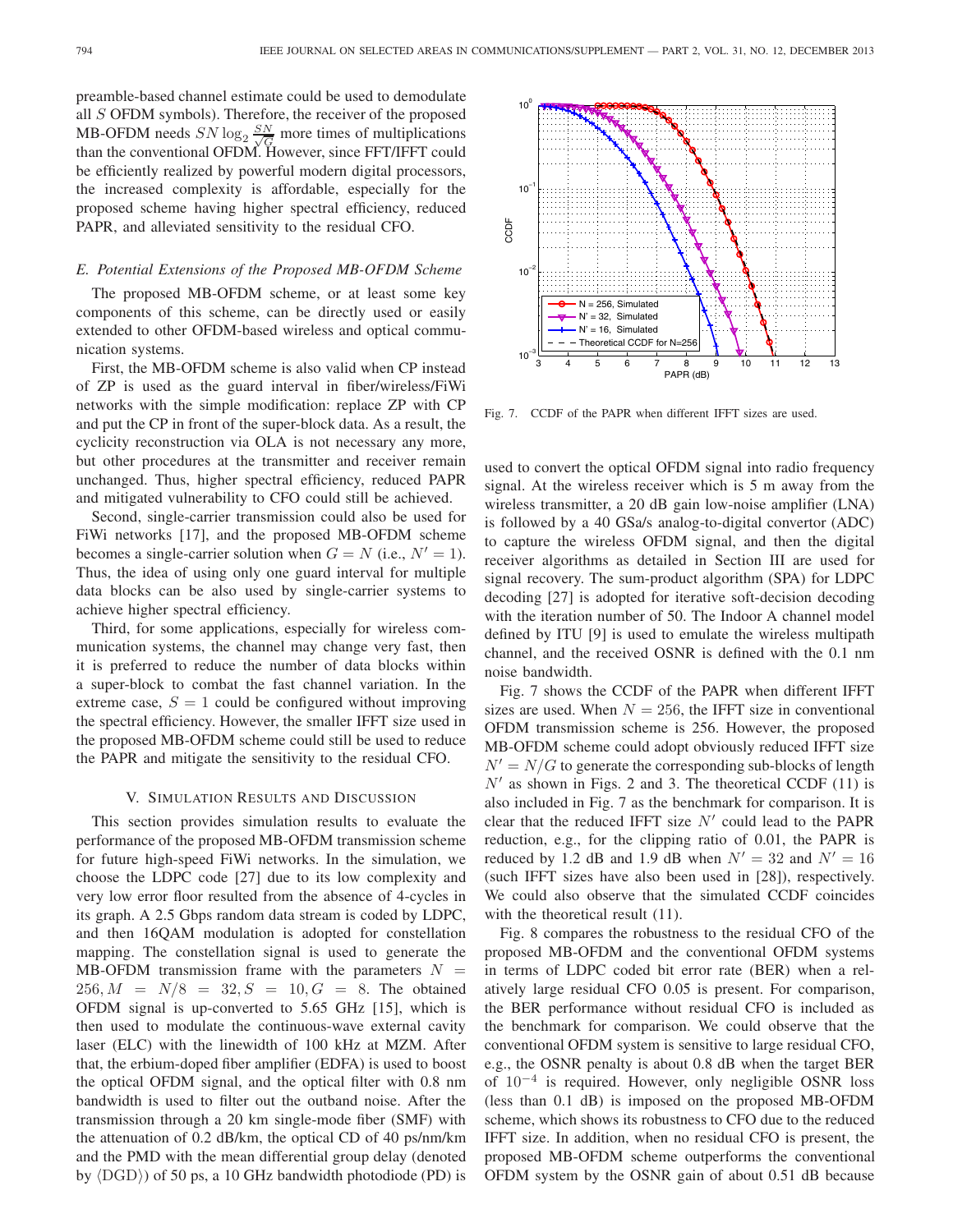

Fig. 8. LDPC coded BER performance with and without residual CFO.

the transmit power originally assigned to the CPs could be added to the useful data parts in MB-OFDM, which leads to the increased equivalent OSNR at the receiver. Note that the proposed scheme also has the BER performance close to the ideal back-to-back (B2B) case.

# VI. CONCLUSIONS

In this paper, the multi-block OFDM (MB-OFDM) transmission scheme is proposed for high-speed FiWi networks to simultaneously achieve improved spectral efficiency, reduced PAPR and mitigated sensitivity to CFO. One key idea is that the slow time-varying property of the fiber-wireless channel can be utilized to improve the spectral efficiency, which is achieved by sharing one guard interval among multiple data blocks. The other key point is that the OFDM signal generated by smaller size FFT has lower PAPR and alleviated vulnerability to CFO. The above merits, which have been demonstrated by the simulation results, are achieved at the cost of increased yet affordable receiver complexity. The proposed scheme could also be easily extended to other fiber/wireless/FiWi networks. The future work is to incorporate the proposed scheme with wireless multiple-input multiple-output (MIMO) and optical polarization division multiplexing (PDM) techniques [14] to further improve the system capacity and reliability.

#### **REFERENCES**

- [1] C. Lim, A. Nirmalathas, M. Bakaul, P. Gamage, K. Lee, Y. Yang, D. Novak, and R. Waterhouse, "Fiber-wireless networks and subsystem technologies," *J. Lightwave Technol.*, vol. 28, no. 4, pp. 390–405, Feb. 2010.
- [2] Z. Jia, J. Yu, G. Ellinas, and G. Chang, "Key enabling technologies for optical-wireless networks: Optical millimeter-wave generation, wavelength reuse, and architecture," *J. Lightwave Technol.*, vol. 25, no. 11, pp. 3452–3471, June 2007.
- [3] Z. Wang and R. Stirling-Gallacher, "Frequency reuse scheme for cellular OFDM systems," *Electron. Lett.*, vol. 38, no. 8, pp. 387–388, Apr. 2002.
- [4] N. Ghazisaidi and M. Maier, "Fiber-wireless (FiWi) access networks: Challenges and opportunities," *IEEE Netw.*, vol. 25, no. 1, pp. 36–42, Feb. 2011.
- [5] P. Chowdhury, M. Tornatore, S. Sarkar, and B. Mukherjee, "Building a green wireless-optical broadband access network (WOBAN)," *J. Lightwave Technol.*, vol. 28, no. 16, pp. 2219–2229, Aug. 2010.
- [6] S. Sarkar, S. Dixit, and B. Mukherjee, "Hybrid wireless-optical broadband-access network (WOBAN): A review of relevant challenges," *J. Lightwave Technol.*, vol. 25, no. 11, pp. 3329–3340, June 2007.
- [7] X. Wang, S. Chen, Z. Du, X. Wang, C. Shi, and J. Chen, "Experimental study of some key issues on fiber-optic interferometric sensors detecting weak magnetic field," *IEEE Sensors J.*, vol. 8, no. 7, pp. 1173–1179, Jul. 2008.
- [8] L. Dai, Z. Wang, and Z. Yang, "Next-generation digital television terrestrial broadcasting systems: Key technologies and research trends," *IEEE Commun. Mag.*, vol. 50, no. 6, pp. 150–158, June 2012.
- [9] S. Sesia, I. Toufik, and M. Baker, *LTE-The UMTS Long Term Evolution: From Theory to Practice*. John Wiley & Sons, 2009.
- [10] L. Dai, Z. Wang, J. Wang, and Z. Yang, "Positioning with OFDM signals for the next-generation GNSS," *IEEE Trans. Consum. Electron.*, vol. 56, no. 2, pp. 374–379, May 2010.
- [11] F. Buchali, R. Dischler, and X. Liu, "Optical OFDM: A promising highspeed optical transport technology," *Bell Labs Tech. J.*, vol. 14, no. 1, pp. 125–146, Jan. 2009.
- [12] E. Ip, P. Ji, E. Mateo, Y. Huang, L. Xu, D. Qian, N. Bai, and T. Wang, "100G and beyond transmission technologies for evolving optical networks and relevant physical-layer issues," *Proc. IEEE*, vol. 100, no. 5, pp. 1065–1078, May 2012.
- [13] J. Wang, C. Qiao, Y. Li, and K. Lu, "On guaranteed VoD services in next generation optical access networks," *IEEE J. Sel. Areas Commun.*, vol. 28, no. 6, pp. 875–888, Aug. 2010.
- [14] L. Dai, C. Zhang, Z. Xu, and Z. Wang, "Spectrum-efficient coherent optical OFDM for transport networks," *IEEE J. Sel. Areas Commun.*, vol. 31, no. 1, pp. 62–74, Jan. 2013.
- [15] L. Deng, X. Pang, Y. Zhao, M. Othman, J. Jensen, D. Zibar, X. Yu, D. Liu, and I. Monroy, "2x2 MIMO-OFDM gigabit fiber-wireless access system based on polarization division multiplexed WDM-PON," *Opt. Express*, vol. 20, no. 4, pp. 4369–4375, Feb. 2012.
- [16] C. Lin, C. Wei, and M. Chao, "Phase noise suppression of optical OFDM signals in 60-GHz RoF transmission system," *Opt. Express*, vol. 19, no. 11, pp. 10 423–10 428, May 2011.
- [17] A. Barbieri, G. Colavolpe, T. Foggi, E. Forestieri, and G. Prati, "OFDM versus single-carrier transmission for 100 Gbps optical communication," *J. Lightwave Technol.*, vol. 28, no. 17, pp. 2537–2551, Sep. 2010.
- [18] J. Armstrong, "OFDM for optical communications," *J. Lightwave Technol.*, vol. 27, no. 3, pp. 189–204, Feb. 2009.
- [19] X. Liu, S. Chandrasekhar, B. Zhu, P. Winzer, A. Gnauck, and D. Peckham, "448-Gb/s reduced-guard-interval CO-OFDM transmission over 2000 km of ultra-large-area fiber and five 80-GHz-grid ROADMs," *J. Lightwave Technol.*, vol. 29, no. 4, pp. 483–490, Feb. 2011.
- [20] B. Krongold, Y. Tang, and W. Shieh, "Fiber nonlinearity mitigation by PAPR reduction in coherent optical OFDM systems via active constellation extension," in *Proc. 34th European Conf. Optical Commun. (ECOC)*, Sep. 2008, pp. 1–2.
- [21] S. Hellerbrand, B. Goebel, and N. Hanik, "Trellis shaping for reduction of the peak-to-average power ratio in coherent optical OFDM systems," in *Proc. Optical Fiber Commun. Conf. (OFC)*, Mar. 2009.
- [22] K. Seaton and J. Armstrong, "Polynomial cancellation coding and finite differences," *IEEE Trans. Inf. Theory*, vol. 46, no. 1, pp. 311–313, Jan. 2000.
- [23] L. Deng, M. Beltrán, X. Pang, X. Zhang, V. Arlunno, Y. Zhao, A. Caballero, A. Dogadaev, X. Yu, and R. Llorente, "Fiber wireless transmission of 8.3 Gb/s/ch QPSK-OFDM signals in 75-110 GHz band," *IEEE Photonics Technol. Lett.*, vol. 24, no. 5, pp. 383–385, Mar. 2012.
- [24] L. Dai, Z. Wang, and Z. Yang, "Time-frequency training OFDM with high spectral efficiency and reliable performance in high speed environments," *IEEE J. Sel. Areas Commun.*, vol. 30, no. 4, pp. 695– 707, May 2012.
- [25] C. Youn, X. Liu, S. Chandrasekhar, Y. Kwon, J. Kim, J. Choe, D. Kim, K. Choi, and E. Nam, "Channel estimation and synchronization for polarization-division multiplexed CO-OFDM using subcarrier/polarization interleaved training symbols," *Opt. Express*, vol. 19, no. 17, pp. 16 174–16 181, Aug. 2011.
- [26] M. Speth, S. Fechtel, G. Fock, and H. Meyr, "Optimum receiver design for OFDM-based broadband transmission. II. A case study," *IEEE Trans. Commun.*, vol. 49, no. 4, pp. 571–578, Apr. 2001.
- [27] I. Djordjevic, L. Xu, and T. Wang, "Alamouti-type polarization-time coding in coded-modulation schemes with coherent detection," *Opt. Express*, vol. 16, no. 18, pp. 14 163–14 172, Aug. 2008.
- [28] M. Yan, Z. Tao, W. Yan, L. Li, T. Hoshida, and J. Rasmussen, "Inter-carrier interference suppression in no-guard-interval orthogonal frequency division multiplexing system," *IEEE Photonics Technol. Lett.*, vol. 24, no. 7, pp. 563–565, Apr. 2012.